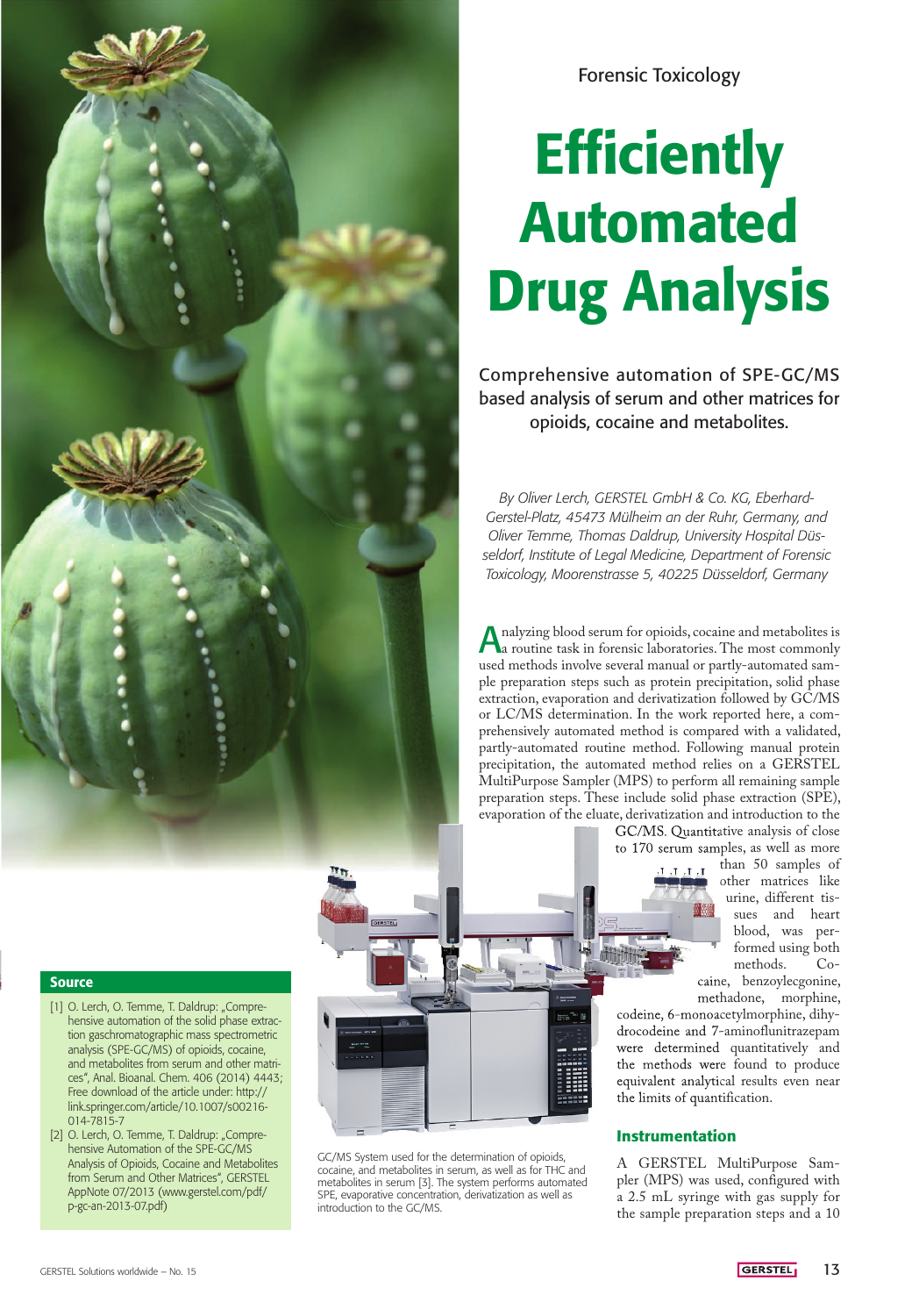

Standard solid phase extraction cartridge (bottom) adapted for automated SPE.

µL syringe used for sample injection into a GERSTEL Cooled Injection System (CIS 4) coupled to a 7890 GC/5975 MSD (Agilent Technologies). The MPS was equipped with modules for solid phase extraction (GERSTEL SPE), for evaporation of solvents under controlled vacuum and temperature (GERSTEL *<sup>m</sup>*VAP), for shaking under controlled temperature conditions (Agitator) and for supplying large volumes of solvents (GERSTEL SFS).

tomated SPE these cartridges were cut at the top, equipped with a transport adapter and a disposable syringe needle (canula). Blood, urine and tissue samples were taken



Extracted ion chromatogram resulting from a real serum sample.<br>Quantified compounds are named. Quantified compounds are named.

from authentic forensic cases at the Institute of Legal Medicine in Düsseldorf.

## **Materials**

All analytes and deuterated analogues were certified standards purchased from Lipomed AG or LGC Promochem GmbH. All solvents and salts were of analytical grade and purchased from VWR. N-Methyl-N-trimethylsilyltrifluoroacetamide (MSTFA) for silylation was purchased from Macherey-Nagel or Sigma-Aldrich. Bond Elut Certify 130 mg, 3 mL format SPE cartridges from Agilent Technologies were used. For au-

## Preparation of standards and solutions

For calibration, multi-compound calibration solutions and one multi-compound internal standard solution containing deuterated analogues of every analyte were prepared in methanol. The calibrations ranged from 25 to 1500 ng/mL (methadone), from 50 to 1500 ng/mL (benzoylecgonine), from 5 to 150 ng/mL (codeine), from 5 to 300 ng/mL (cocaine, dihydrocodeine, morphine), and from 2.5 to 150 ng/ mL (7-aminoflunitrazepam, 6-monoace-



complete equivalence of results  $-$  is shown.

ng/mL: Nanogram per milliliter or nanogram per gram for tissue respectively; Other: Other matrices than serum - urine, blood, lyophilized kidney tissue, heart blood, lyophilized and native brain tissue; LOD: Limit of detection; LOQ: Limit of quantification; ULOC: Upper limit of calibration.

tylmorphine) respectively and were calculated for 0.6 mL serum sample (nine levels). A 20  $\mu$ L aliquot of the internal standard solution was added to each individual sample, calibration sample and quality control sample.

In agreement with the guidelines of the Society of Toxicological and Forensic Chemistry (GTFCh, Germany) a blank injection of pure derivatization solution was performed after every sample, quality control or calibration sample.

### Results and Discussion

The validated, partly-automated routine analysis method was successfully automated using the MPS – from dilution of the sample after protein precipitation to injection into the GC/MS. Some modifications were necessary:

Dilution of the supernatant after protein precipitation was partly performed in the autosampler syringe. A 0.75 mL aliquot of the supernatant was diluted with 0.75 mL phosphate buffer and 0.75 mL of this mixture was aspirated. After that, another 1.75

| <b>Analysis Conditions</b>                  |                                                                                             |
|---------------------------------------------|---------------------------------------------------------------------------------------------|
| <b>MPS</b><br>Syringe:<br>Injection Volume: | $10 \mu L$<br>$2 \mu L$                                                                     |
| CIS inlet<br>Temperature:                   | 50 °C -12 °C/s -<br>280 °C (5 min)                                                          |
| Pneumatics:<br>I iner                       | Splitless 3 min<br>Quartz wool<br>deactivated                                               |
| GC<br>Oven Temperature:                     | 140 °C (1 min) -<br>120 °C/min -<br>225 °C (5.29 min)<br>- 120 °C/min -<br>275 °C (5.2 min) |
| Post Run <sup>.</sup><br>Column:            | 300 °C (2.5 min)<br>Rxi-5Sil MS (Restek)<br>30 m, $di = 0.25$ mm,<br>$df = 0.25 \mu m$      |
| Pneumatics:                                 | Helium, constant<br>flow, 1 mL/min                                                          |
| <b>MSD</b><br>Detection mode:               | SIM mode                                                                                    |